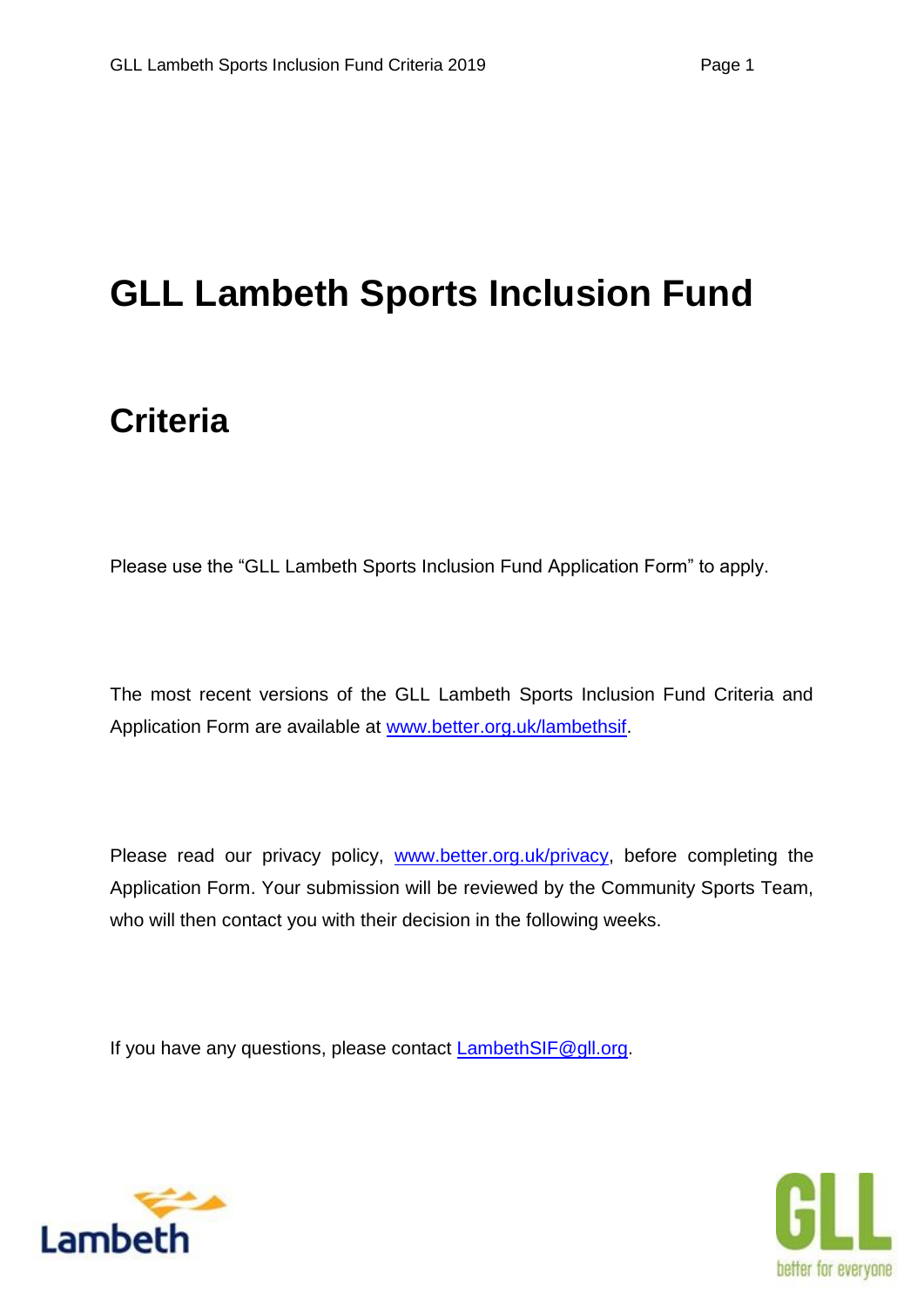# **GLL Lambeth Sports Inclusion Fund**

Lambeth's Sports Inclusion Fund (SIF) is a partnership between GLL and Lambeth Council. The SIF provides support to local community groups to further sporting and physical activity opportunities, improve holistic health and wellbeing, foster community cohesion, and/or encourage personal development.

| <b>Applications Open</b> | <b>Applications Close</b> | <b>SIF Grant Award Date</b> |
|--------------------------|---------------------------|-----------------------------|
| 28 January 2019          | 11 February 2019          | W.C. 25 February 2019       |
| 29 April 2019            | 13 May 2019               | W.C. 27 May 2019            |
| 29 July 2019             | 12 August 2019            | W.C. 26 August 2019         |
| 28 October 2019          | 11 November 2019          | W.C. 25 November 2019       |

Awards will be made every quarter in line with the succeeding dates.

#### **Active Lambeth Plan**

Lambeth Council's Active Lambeth document specifies the current inequalities and health concerns in the borough, as well as the proposed strategy to reduce such issues. Eight core areas have been identified to help achieve the vision that "all people are active in their daily lives". These are:

- 1) Increase participation, and reduce inequalities, in physical activity and sport
- 2) Utilise physical activity and sport to prevent ill health and strengthen communities
- 3) Maximise the use of Lambeth's places and spaces for physical activity and sport
- 4) Build physical activity into everyday life
- 5) Develop the skills of Lambeth's people to provide physical activity and sport opportunities
- 6) Support Lambeth providers to meet local demand
- 7) Communicate effectively to support people into physical activity
- 8) Develop effective partnerships to commission, develop, and deliver physical activity and sport



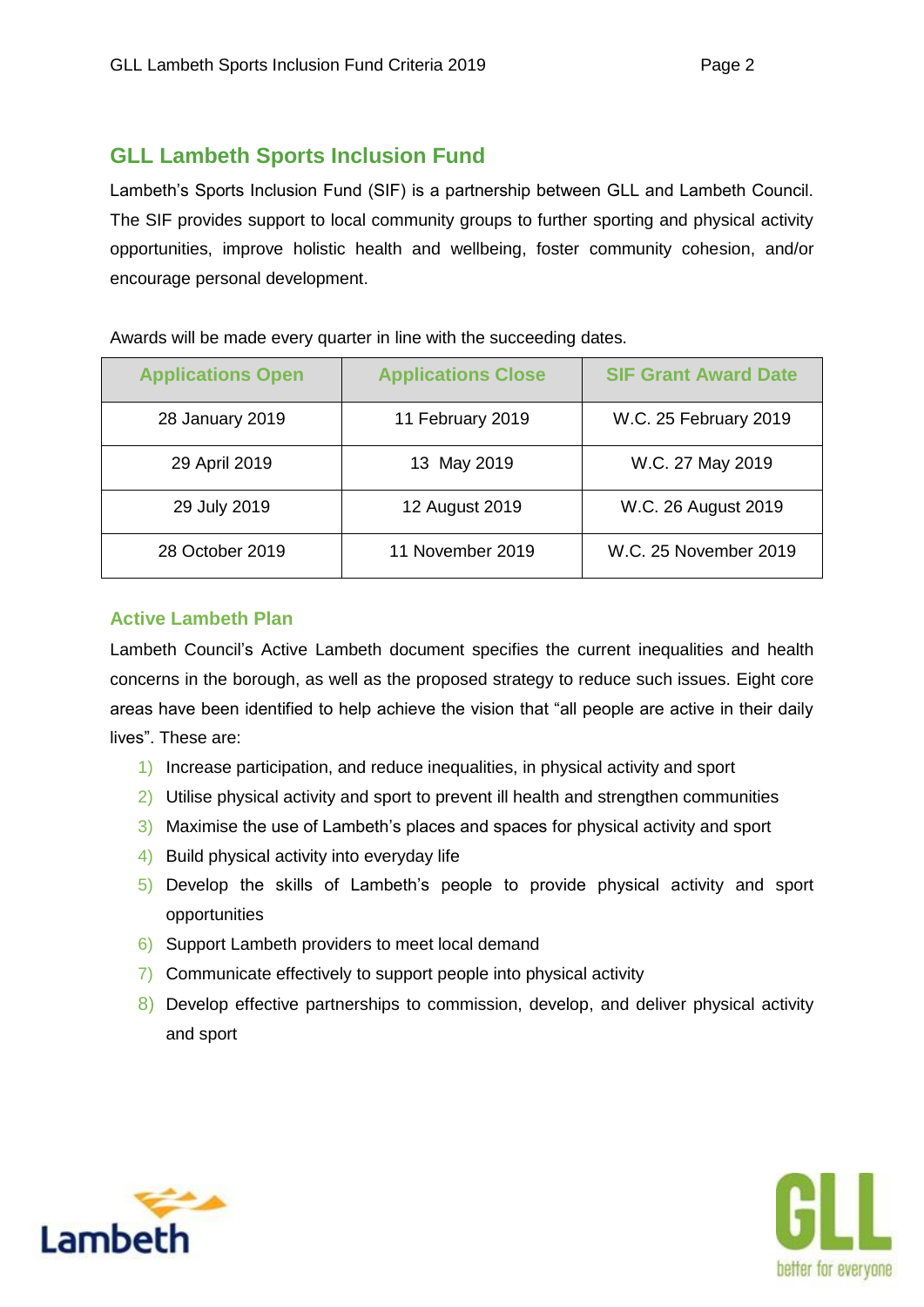#### **About GLL**

GLL is the charitable social enterprise that runs Better leisure facilities. We're not just any leisure company, we exist for the benefit of everyone in the community. We do all of this with our partners, and unlike the private sector, we don't take profit to pay dividends to shareholders. Our four pillars are the cornerstones of GLL, they are our guiding principles that sit at the heart of our business, with each pillar of equal importance.

# **BETTER PEOPLE BETTER SERVICE BETTER COMMUNITIES BETTER BUSINESS**

#### **GLL's Ambition**

We aim to:

- **•** Provide service quality and excellence to our customers and service partners
- Help make the communities in areas we operate more active, empowered, and culturally engaged
- Be a successful business with inherent social and environmental responsibility
- Be recognised as Social Enterprise pioneers and to promote replication of 'socially focussed' business
- Be known as responsible, accessible organisation respected by customers, partners and, our staff
- Continue to be a key Legacy delivery partner for the London Aquatic Centre and Copper Box Arena in the Queen Elizabeth Olympic Park
- **•** Promote the development of sporting opportunities for young people and provide additional funding and opportunities through our GLL Sport Foundation
- Continue to be staff-led and to promote the development of our people



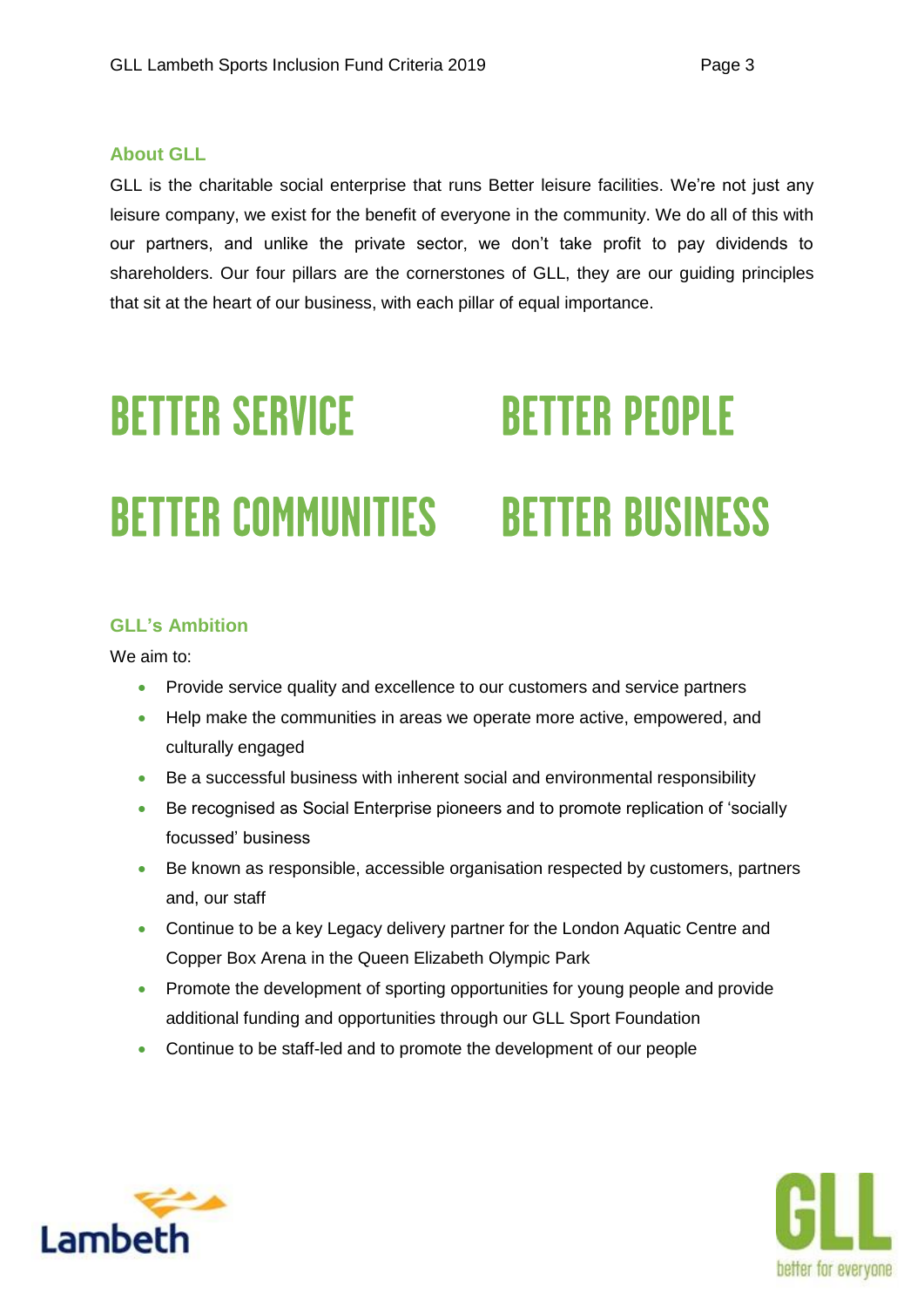#### **Lambeth Council Values**

To achieve their vision that "all people are active in their daily lives", Lambeth Council have identified seven overriding principles to encourage positive adaptations in Lambeth.

- 1) Improve physical activity for all but with a focus on reducing inequalities
- 2) Provide opportunities and pathways for people to achieve their personal best
- 3) An emphasis on enabling inactive people to become active
- 4) Use insight and evidence to drive what we do
- 5) Create employment, volunteering, and training opportunities for local people
- 6) Co-production at the heart of delivering the plan
- 7) The council, partners, providers, and residents take shared responsibility for achieving the vision

## **Criteria for Applications**

#### **Project Design and Outcomes**

For your SIF application to be successful, you must clearly specify how the project design and expected outcomes reflect the aforementioned values of GLL and Lambeth Council. Projects must also be delivered at locations in Lambeth. It is highly recommended that you undertake further research of the London Borough of Lambeth, GLL, and Lambeth Council to ensure that your project meets our expectations.

Priority for grant awards will be given to projects that demonstrate they are providing provisions for hard-to-reach or at-risk populations. These include; women and girls, disabled persons, those with long-term health-related diseases, BME (Black and Minority Ethnic) groups, the elderly (over 55 years), and children (under 16 years). In addition, the application must consider project sustainability, beyond the funding period, and appropriate exit routes for participants.

#### **Project Timeline**

There is no minimum term for the project to run. Projects must be scheduled to start within 16 weeks of the award date (*see page 2*). If the project has not started within 18 weeks, the award may be revoked and any moneys received by your organisation must be returned.



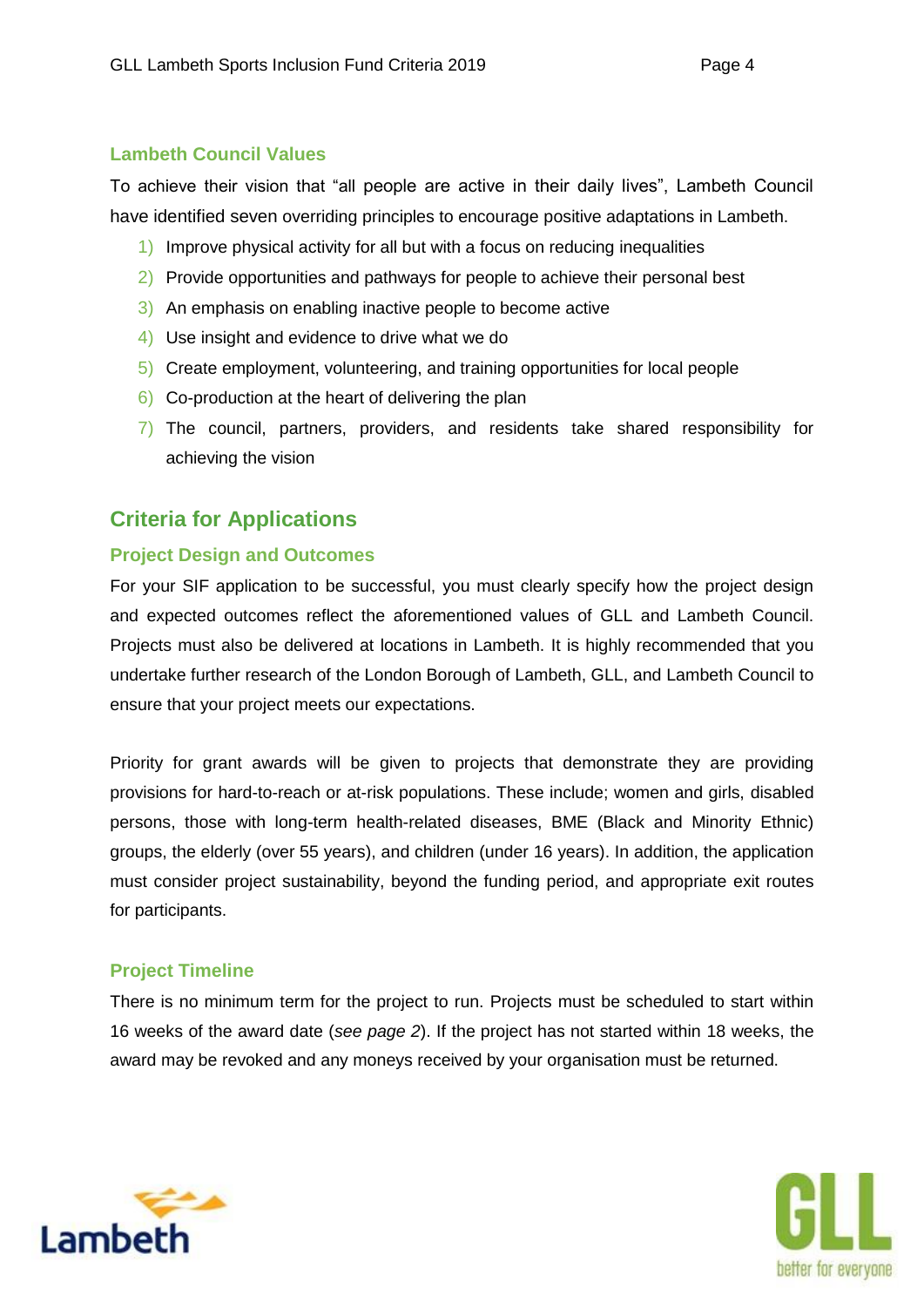#### **Eligibility**

Applications will be accepted from not-for-profit organisations affiliated to Lambeth. The amount of money available will vary dependant on the organisation applying and project specification. Please note that we will only support costs up to the value that we deem reasonable.

#### **Community Projects**

Applications will be accepted from not-for-profit organisations; this includes community groups, sports clubs, and schools. Awards will be provided **up to the value of £4,000** per application and will support:

- $-$  Purchase of new equipment
- Staffing costs
- Venue hire

#### *Sports Clubs*

Sports Clubs/Organisations affiliated to their recognised National Governing Body can apply.

#### *Schools*

Schools may also apply for funding providing the proposed project is not a curriculum based activity and works towards achieving wider community outcomes.

#### **Large Scale Projects**

Funding is also available for larger projects. This includes the redevelopment of areas of Lambeth, construction of facilities for temporary activities, and short-duration community events.

Due to the extensive scale of these projects, we will accept applications for projects looking to start within nine months of receiving a SIF award. Please note that applications will not be accepted outside of the application period.

- Not-for-profit organisations are eligible to apply
- **Each case will be evaluated in its own right**
- Further information and verbal presentations may be requested to process your application



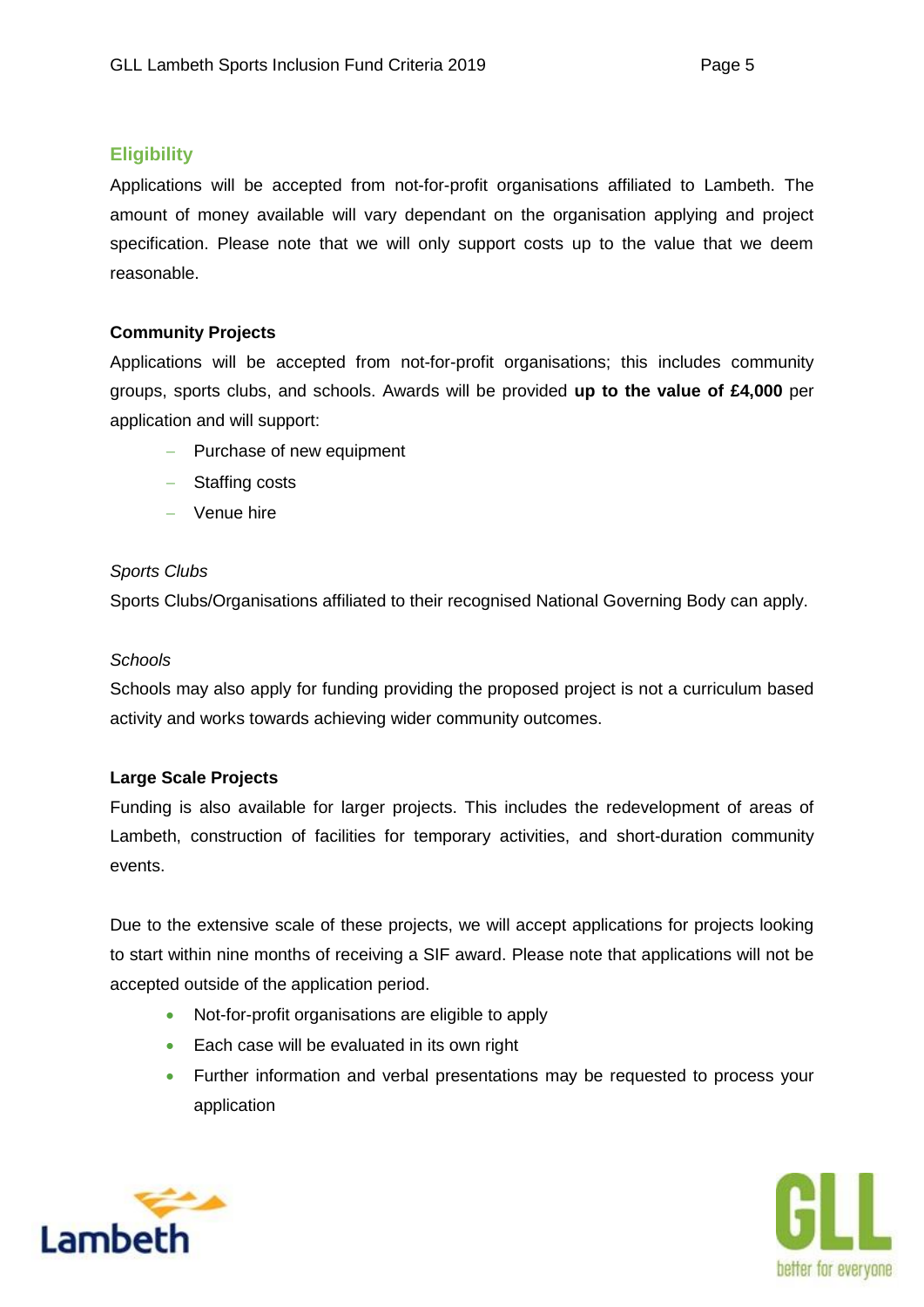# **Project Monitoring**

If successful, it is expected that you will monitor all aspects of the project from start to finish; although, monitoring requirements will vary depending on the complexity and duration of the project. To ensure a true evaluation of the project's effectiveness and comparison across programmes, please adhere to the following.

- Collect participant demography prior to, or during, their initial session. Ensure that the following is recorded
	- $-$  Age range - Ethnicity - Postcode
	- Gender - Disability (outward code)
- The International Physical Activity Questionnaires (IPAQ) must be completed by the participants – a copy of this questionnaire will be provided to you
	- Data must be collected at their first session and at the end of every quarter/end of the project
- Participant attendance and adherence records must also be completed for each session
- If your project has specified any physical or mental health improvements as an outcome, methods to monitor such adaptations must be evidenced in section 2.12 of the Sports Inclusion Fund Application Form
	- Data must be collected at their first session and at the end of every quarter/end of the project

The above is the minimum monitoring requirement. Therefore, applications are more likely to be successful if they clearly demonstrate additional monitoring methods to record project effectiveness and participant outcomes. The results of all the aforementioned monitoring **must** be shared with GLL every 3 months. To aid this process, a monitoring form will be provided to successful groups.

Upon completion of the project, you are required to evidence all monetary expenditure and any unused funds must be returned. Please be aware that retrospective costs incurred by your organisation will not be supported and consequently, we advise you not to purchase anything until you are been awarded the grant.



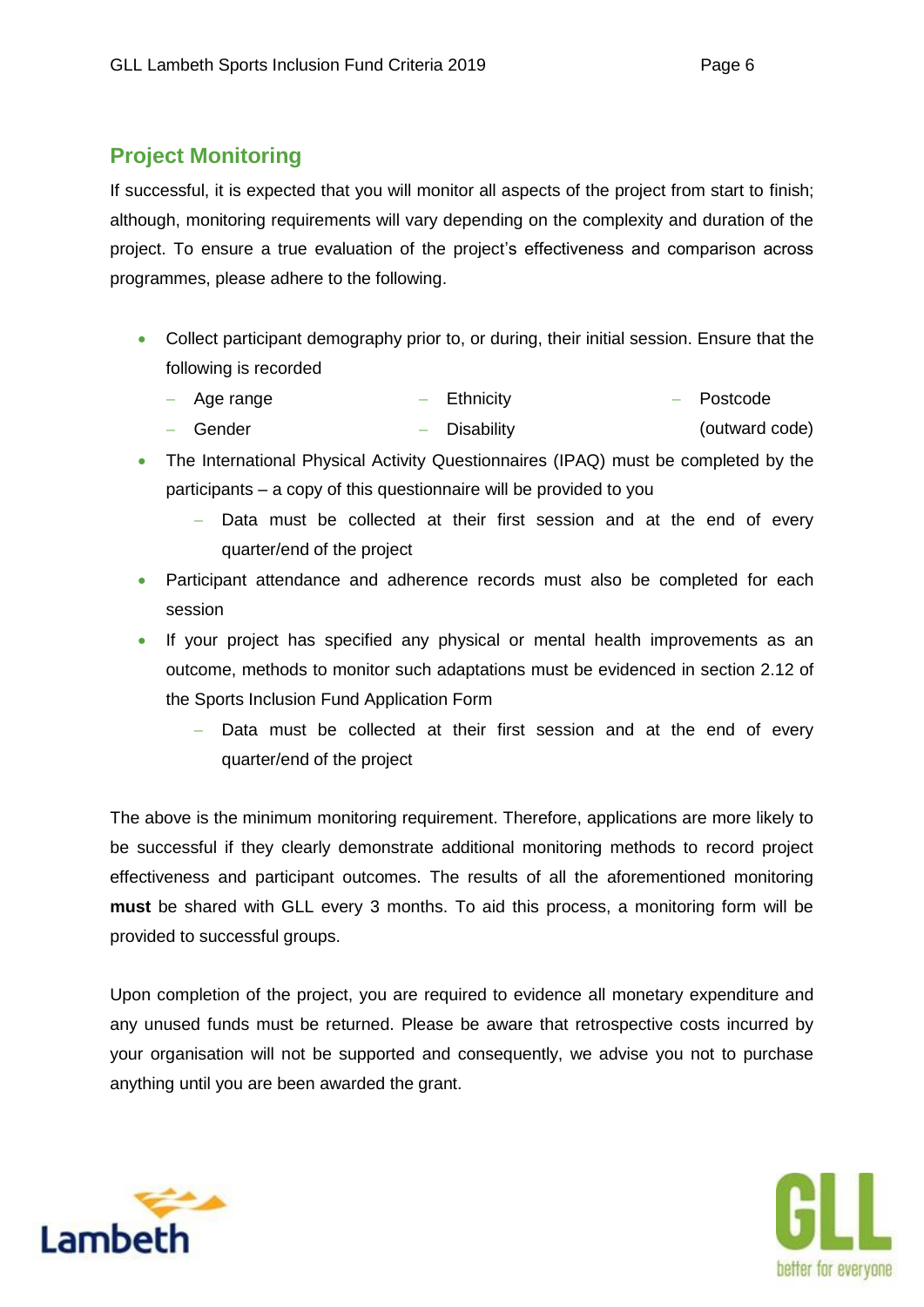## **Repeat Applications**

Repeat applications from organisations will be considered if

- 1) The initial project has demonstrated successful outcomes and/or the subsequent proposed project has progressed
- 2) An entirely different project is being proposed
- 3) Time periods do not overlap

## **Agreement Terms**

By submitting a GLL Lambeth Sports Inclusion Fund application, you agree to the following

- To the best of your knowledge, all information provided is accurate and true
- To not apply to multiple funding sources for the same components of the project
- You understand that a successful application does not guarantee repeated future awards
- You have attached to the application evidence of a current and valid affiliation to the relevant sporting body for any organisation you propose to use to deliver the project to ensure
	- Up to date relevant insurances are in place valid for the duration of the project
	- Proper procedures and policies are implemented, and appropriate checks are undertaken, with regards to safeguarding of children and vulnerable adults
	- Staff, coaches, volunteers and other individuals involved in delivering the project are appropriately qualified
- If you propose to deliver the project without using an affiliated sporting organisation, you have attached evidence
	- That you hold up to date relevant insurances, valid for the duration of the project
	- Of procedures and policies to be used with regards to safeguarding of children and vulnerable adults
	- That each individual has had recent checks are undertaken with regards to safeguarding of children and vulnerable adults
	- That all individuals involved in delivering the project are appropriately qualified